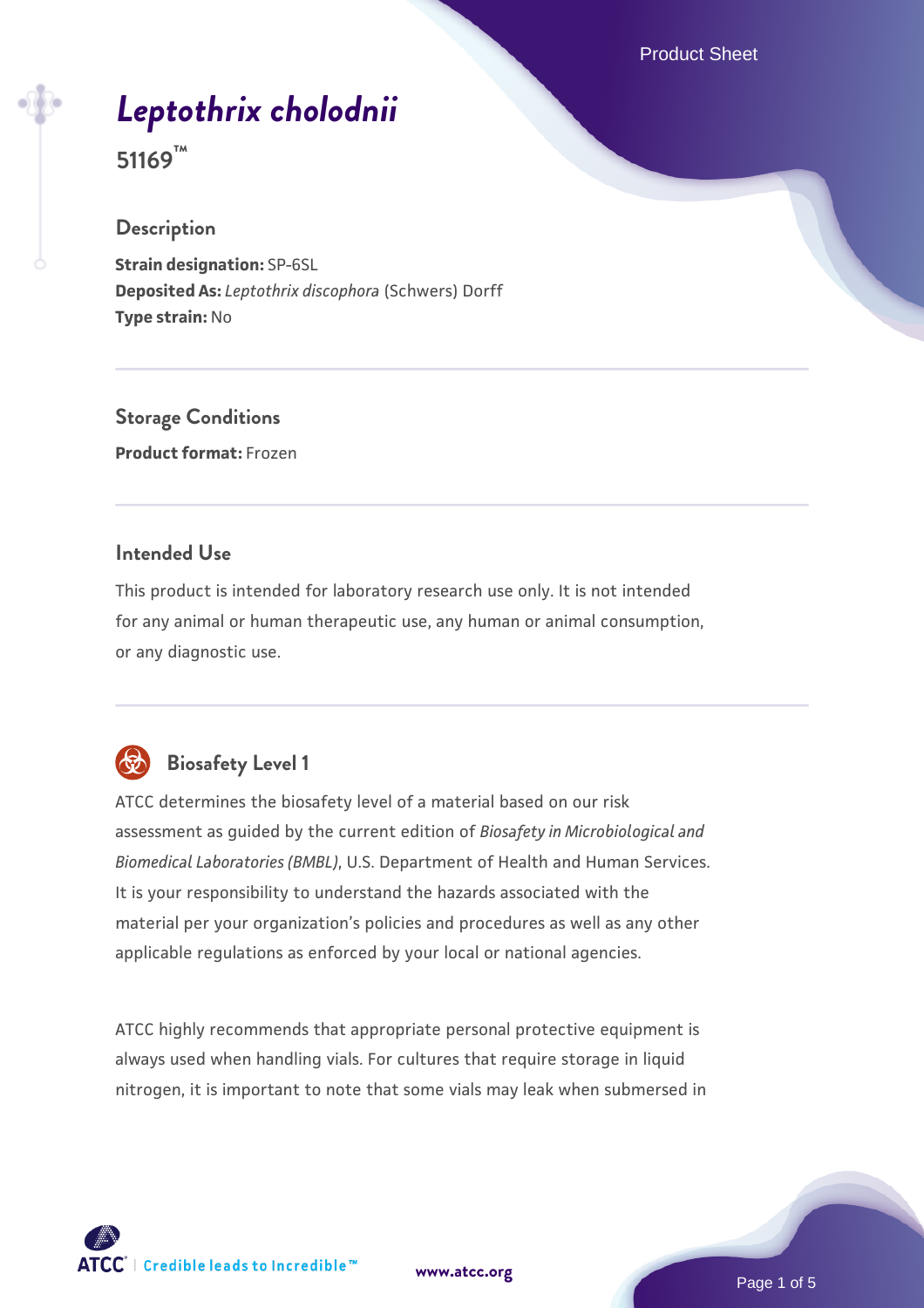liquid nitrogen and will slowly fill with liquid nitrogen. Upon thawing, the conversion of the liquid nitrogen back to its gas phase may result in the vial exploding or blowing off its cap with dangerous force creating flying debris. Unless necessary, ATCC recommends that these cultures be stored in the vapor phase of liquid nitrogen rather than submersed in liquid nitrogen.

#### **Certificate of Analysis**

For batch-specific test results, refer to the applicable certificate of analysis that can be found at www.atcc.org.

#### **Growth Conditions**

**Medium:**  [ATCC Medium 1917: MSVP medium](https://www.atcc.org/-/media/product-assets/documents/microbial-media-formulations/atcc-medium-1917.pdf?rev=1ccda9a9d99f41ec908fa8bb87ae298b) **Temperature:** 26°C

## **Handling Procedures**

1. Just prior to inoculation place the frozen vial at room temperature to thaw.

**2. Transfer the entire contents of the vial to a tube of #1917 broth (5 to 6 ml).**

**3. Use several drops of the cell suspension to inoculate a #1917 agar slant and/or plate. Additional #1917 broth tubes may be inoculated by transferring 0.5 ml of the primary tube to each additional broth tube.** 

4. Incubate the tubes and plate at 26°C for 48-72 hours.

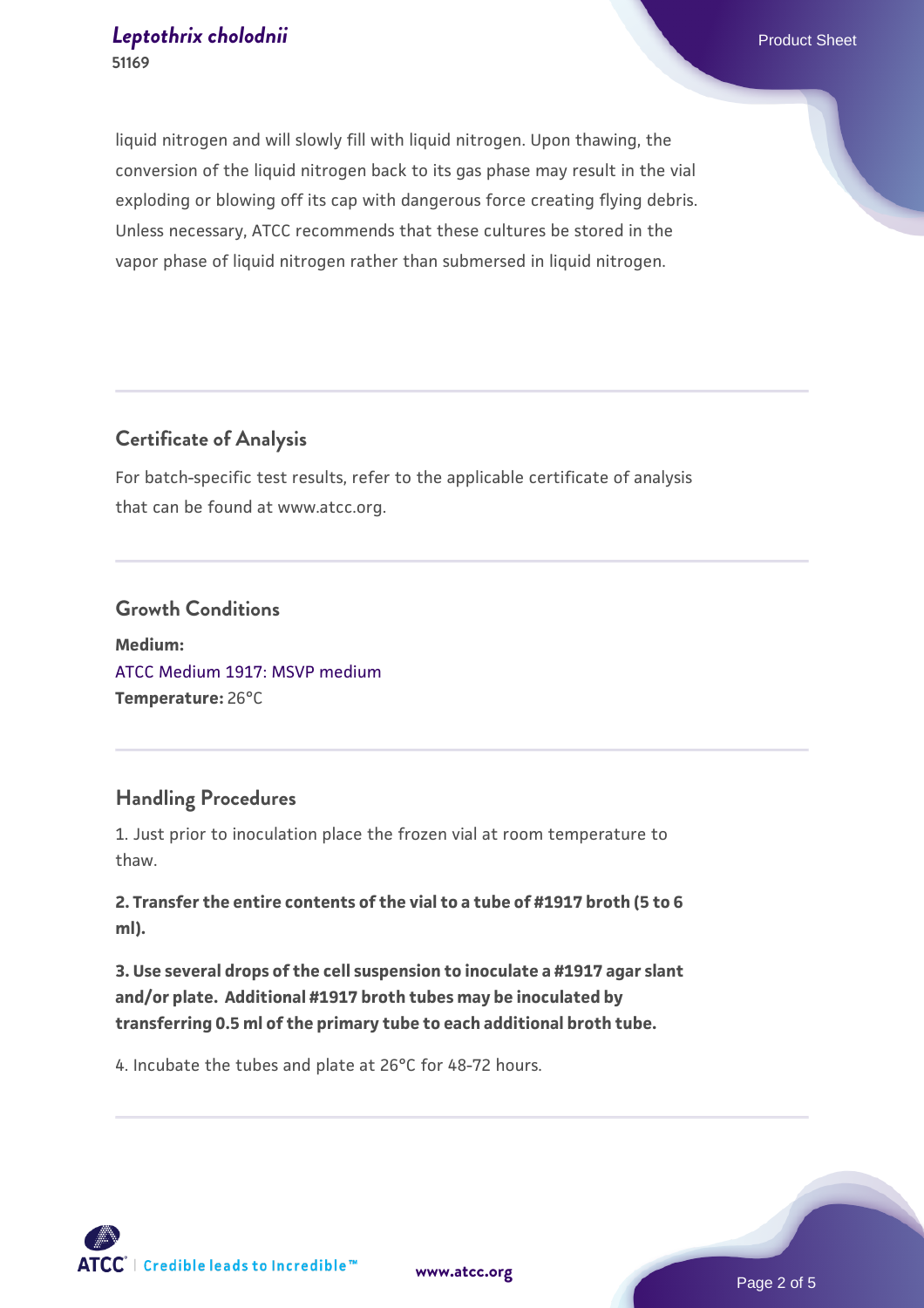## *[Leptothrix cholodnii](https://www.atcc.org/products/51169)* Product Sheet

#### **Notes**

Colonies on #1917 agar are glistening, smooth, lobate, flat, slight irregular, and transparent.

Additional information on this culture is available on the ATCC<sup>®</sup> web site at www.atcc.org.

#### **Material Citation**

If use of this material results in a scientific publication, please cite the material in the following manner: *Leptothrix cholodnii* (ATCC 51169)

#### **References**

References and other information relating to this material are available at www.atcc.org.

#### **Warranty**

The product is provided 'AS IS' and the viability of ATCC® products is warranted for 30 days from the date of shipment, provided that the customer has stored and handled the product according to the information included on the product information sheet, website, and Certificate of Analysis. For living cultures, ATCC lists the media formulation and reagents that have been found to be effective for the product. While other unspecified media and reagents may also produce satisfactory results, a change in the ATCC and/or depositor-recommended protocols may affect the recovery, growth, and/or function of the product. If an alternative medium formulation or reagent is used, the ATCC warranty for viability is no longer valid. Except as expressly set forth herein, no other warranties of any kind are provided, express or implied, including, but not limited to, any implied



**[www.atcc.org](http://www.atcc.org)**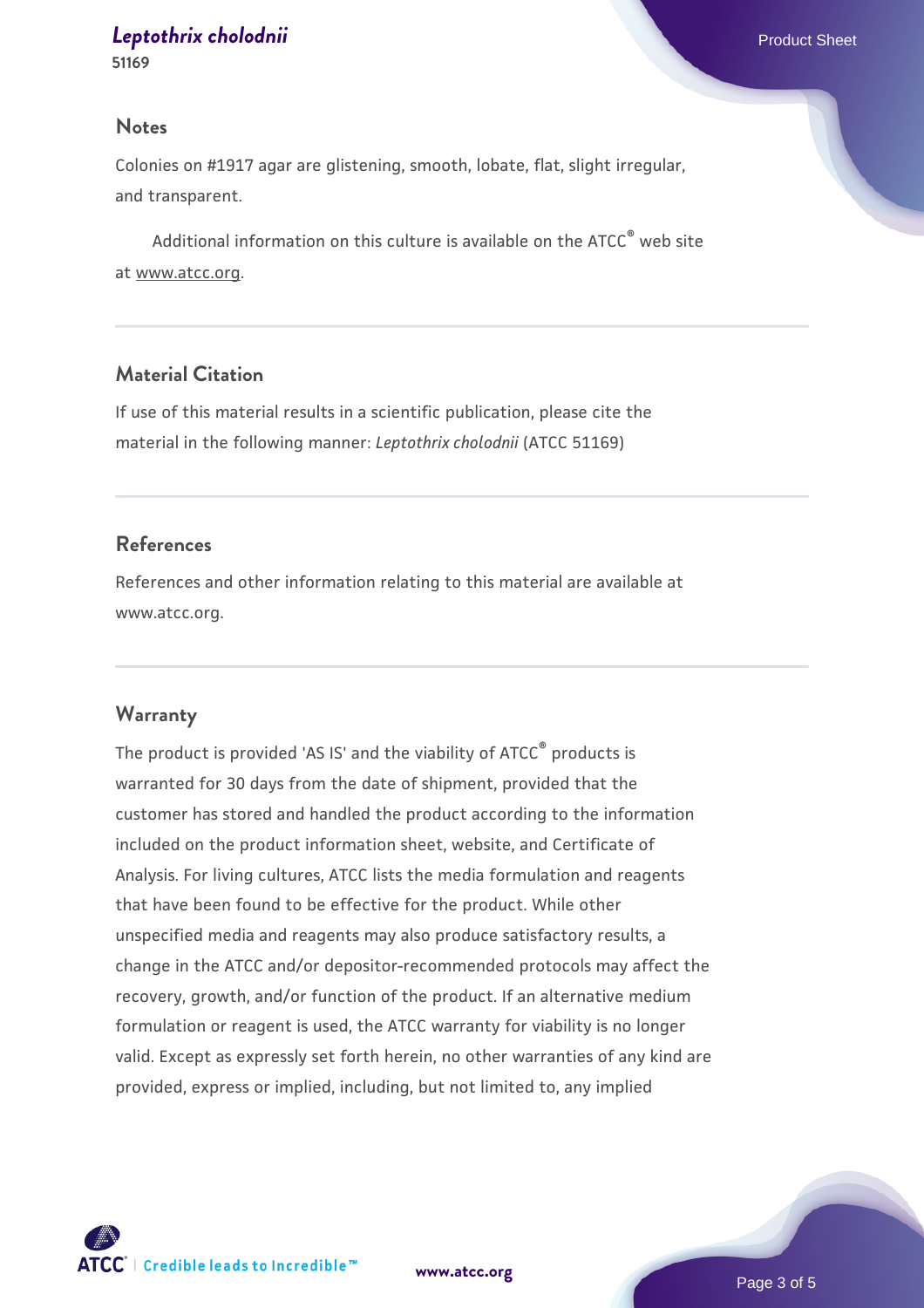#### *[Leptothrix cholodnii](https://www.atcc.org/products/51169)* Product Sheet **51169**

#### **Disclaimers**

This product is intended for laboratory research use only. It is not intended for any animal or human therapeutic use, any human or animal consumption, or any diagnostic use. Any proposed commercial use is prohibited without a license from ATCC.

While ATCC uses reasonable efforts to include accurate and up-to-date information on this product sheet, ATCC makes no warranties or representations as to its accuracy. Citations from scientific literature and patents are provided for informational purposes only. ATCC does not warrant that such information has been confirmed to be accurate or complete and the customer bears the sole responsibility of confirming the accuracy and completeness of any such information.

This product is sent on the condition that the customer is responsible for and assumes all risk and responsibility in connection with the receipt, handling, storage, disposal, and use of the ATCC product including without limitation taking all appropriate safety and handling precautions to minimize health or environmental risk. As a condition of receiving the material, the customer agrees that any activity undertaken with the ATCC product and any progeny or modifications will be conducted in compliance with all applicable laws, regulations, and guidelines. This product is provided 'AS IS' with no representations or warranties whatsoever except as expressly set forth herein and in no event shall ATCC, its parents, subsidiaries, directors, officers, agents, employees, assigns, successors, and affiliates be liable for indirect, special, incidental, or consequential damages of any kind in connection with or arising out of the customer's use of the product. While reasonable effort is made to ensure authenticity and reliability of materials on deposit, ATCC is not liable for damages arising from the misidentification or misrepresentation of such materials.



**[www.atcc.org](http://www.atcc.org)**

Page 4 of 5